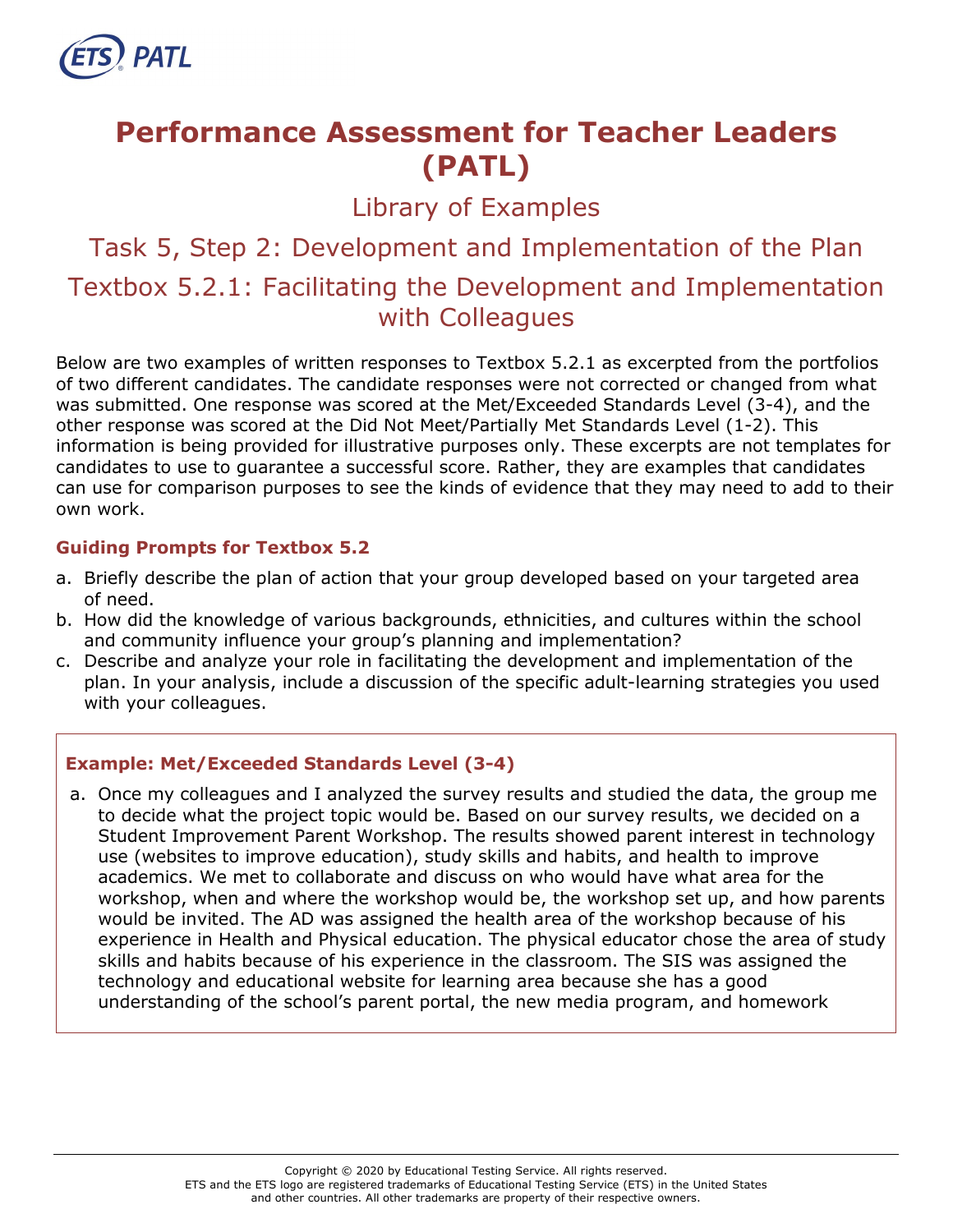#### **Example: Met/Exceeded Standards Level (cont'd.)**

websites. I provided support and assistance for each colleague. I helped each colleague in all categories and lead collaboration meetings in the development of the workshop. My colleagues and I then decided on the date of November 6; the night of the county wide Common Core Night. The team agreed that this would be best in order to see the parents that completed the survey, but also other concerned parents. We sent out invitations two weeks in advance and a reminder two days in advance. The team met once more a week before the meeting to discuss any changes or altercations to the workshop. The team met an hour before the workshop began to set up. A table with a large foldable poster displaying all information from each topic, along with information papers for each parent with detailed information on student improvement concerning technology support, health (sleep, exercise, and nutrition), and study skills/academic improvement. Two laptops were set up to provide help and a better understanding for the technology support and website help.

- b. My colleagues and I talked with parents about topics they were interested in and stressed the importance of their involvement in their child's education. The Needs Assessment Survey developed by the team helped us gain knowledge of various backgrounds, ethnicities, and cultures with in our school. The team also included a few culture and diversity question in the "Our School" section to get a better understanding of how all parents felt. The survey allowed us to see how various races felt on each topic. For example, the Needs Assessment shows that 32 out of 52 families identify themselves as White, 15 families as African American, and 5 as Hispanic. It was gratifying to note that 42 out of 52 families answered positively when asked if the program supports diversity among children, families, and staff[e1] . The survey covered a broad spectrum of parent involvement. The opinions, responses, and ideas from each parent allowed us to get a better understanding of how different cultures felt about our school, parent involvement, and student improvement. Knowing the opinions and needs of all parents and cultures, allowed us to be better prepared in developing a parent workshop that can address the needs for all families and provide assistance to the community as whole.
- c. I always tried to lead by example and emphasize the importance of organizational skills. Organizational skills include efficient and quality communication, duty and assignment delegation, being prepared, and understanding your responsibility or obligation. Throughout the meetings, I encouraged everyone to be active listeners. It is important to listen and show concern for others speaking and also asking thought provoking questions specifically related to the topic. I also practiced positive feedback during discussions and collaboration meetings. I tried to emphasize what they said or done well, give positive feedback, and shared that humility is important when working together. When the team met, I suggested that only one person talk at a time to improve the efficiency of our meetings. There were a few times when there were small disagreements concerning the length of the Needs Assessment survey and what should be removed from the survey. The team handled the conflict through conflict resolution. Conflict resolution was another key concept during our collaboration. I stressed the importance of being able to come to an understanding, resolve conflict, and work cooperatively to solve disagreements. The parent workshop was considered a group project since all colleagues provided assistance in every aspect of the development.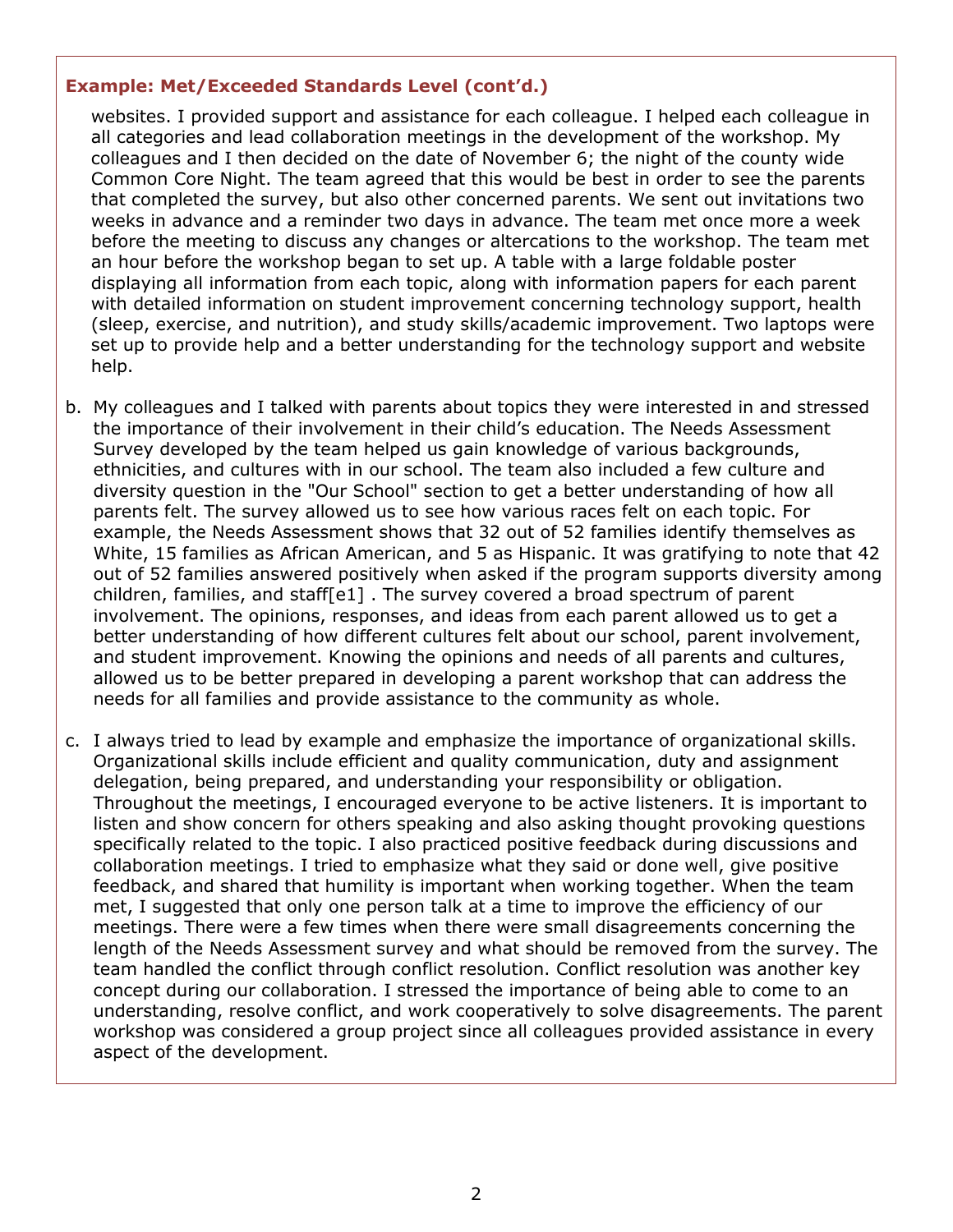## **Refer to the [Task 5](http://gace.ets.org/s/pdf/gace_teacher_leadership_assessment_task_5_rubric.pdf) Rubric and ask yourself:**

In the candidate's analysis of the plan and its implementation, where is there evidence of the following?

- Explaining how the knowledge of various backgrounds, ethnicities, and cultures within the school and community influence how colleagues plan and implement the plan
- Facilitating the development and implementation of the plan by using specific adultlearning strategies used with colleagues

Why is the candidate's response *appropriate* or *complete?*

## **Example: Did Not Meet/Partially Met Standards Level (1-2)**

To meet the needs of the county population, the 5th grade team developed beginning of the year protocols to address the needs of our students. With a large transient population and the military presence in the area, these factors were considered with the development of protocols. Over the three-day period of collaborative planning, teachers discussed students' needs they addressed throughout the 2013-2014 school year. They shared individual experiences and discussed students that transferred from one school to another. After describing the skill levels of entering 5th grade students, a system for reviewing student data were confirmed. After confirming the data to utilize, the teachers identified information needed for cooperative learning groups. On the second day of training, the 5th grade level team worked collaboratively to determine learning targets for each CCGPS math standard. Prerequisite skills were discussed, and discussion with special educations teachers ensued to help determine how to scaffold learning. While discussing these prerequisite skills, the advice of the 4th grade teachers was sought. Discussion led to the identification of gaps in curriculum involving fractions. Corrections were made to the curriculum map's learning targets. On the third day of training, the 5th Grade level team reviewed formative assessments, and determined appropriate assessments for learning targets. Later in the afternoon, conversation was focused on the middle school experience with a math coach from an educational service agency. Connections were made to the elementary foundation of learning and suggestions for working with 5th grade students were shared.

## **Refer to the [Task 5](http://gace.ets.org/s/pdf/gace_teacher_leadership_assessment_task_5_rubric.pdf) Rubric and ask yourself:**

In the candidate's analysis of the plan and its implementation, where is there evidence of the following?

- Explaining how the knowledge of various backgrounds, ethnicities, and cultures within the school and community influence how colleagues plan and implement the plan
- Facilitating the development and implementation of the plan by using specific adultlearning strategies used with colleagues

Why is the candidate's response *confusing* and *disconnected?*

# **Suggestions for Using These Examples**

After writing your own rough draft response to the guiding prompts, ask the question, "Which parts of these examples are closest to what I have written?" Then read the 4 levels of the matching rubric (labeled with the textbox number) and decide which best matches your response. Use this information as you revise your own written commentary.